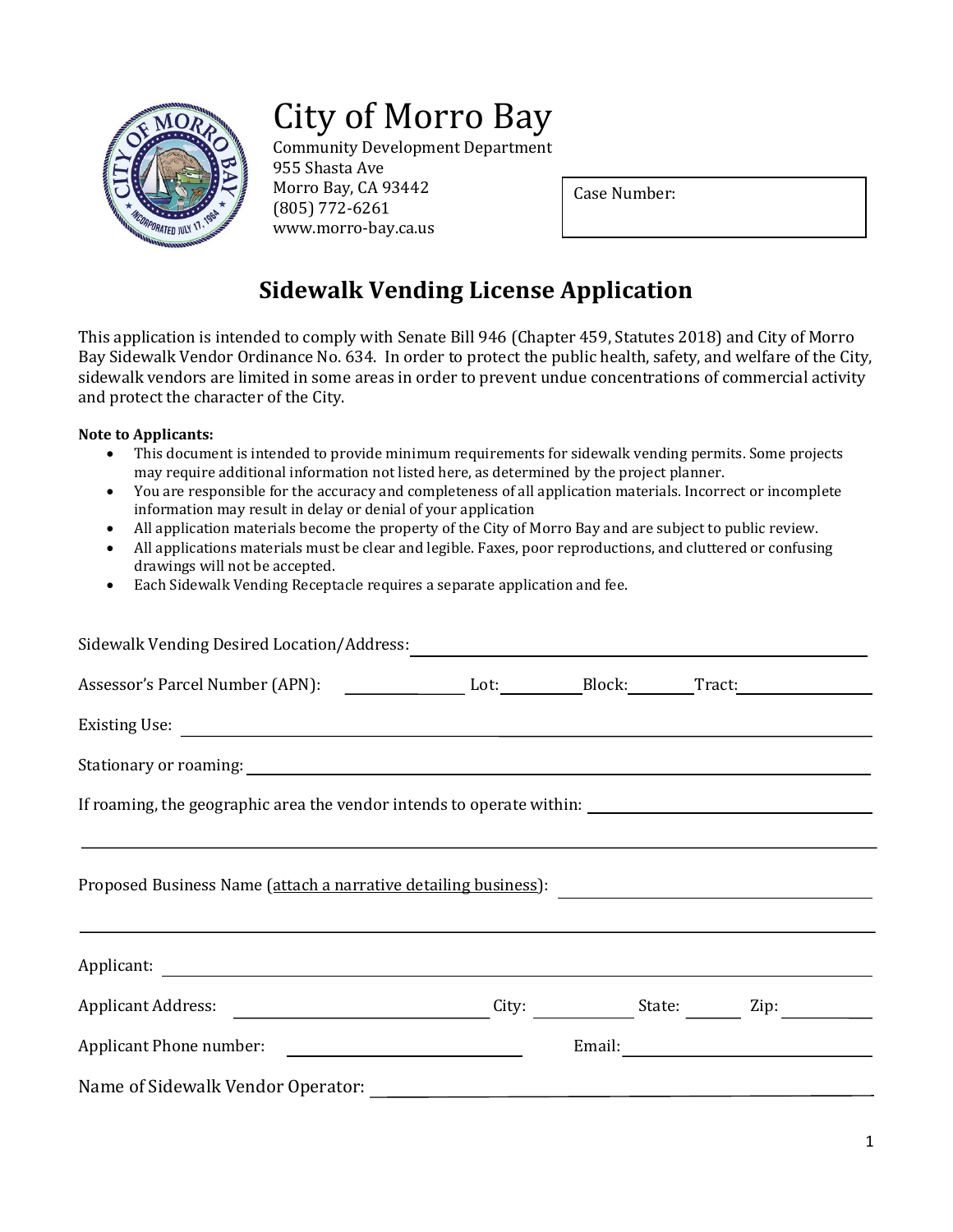| <b>Operator Address:</b> | City: |        | State: | Zip: |  |
|--------------------------|-------|--------|--------|------|--|
| Operator Phone number:   |       | Email: |        |      |  |
| Names of all Employees:  |       |        |        |      |  |
|                          |       |        |        |      |  |
|                          |       |        |        |      |  |
|                          |       |        |        |      |  |

By signing and submitting this application, the Applicant:

- 1. Acknowledges that acceptance of this application does not imply approval/authorization of this request and that this application may be denied or that conditions may be attached to this approval to assure compliance with applicable Municipal Code requirements
- 2. Understands that the sidewalk vendor use of public property is at my own risk and agrees to defend, indemnify, release and hold harmless the City, its City Council, boards, commissions, officers and employees from and against any and all claims, demands, obligations, damages, actions, causes of action, suits, losses, judgments, fines, penalties, liabilities, costs and expenses (including without limitation, attorney's fees, disbursements and court costs) of every kind and nature whatsoever which may arise from or in any manner relate (directly or indirectly) to the License or the vendor's sidewalk vending activities. This indemnification shall include, but not be limited to, damages awarded against the City, if any, costs of suit, attorneys' fees, and other expenses incurred in connection with such claim, action, or proceeding whether incurred by the permittee, City, and/or the parties initiating or bringing such proceeding.
- 3. Confirms that they and the Sidewalk Vending Operator have read through the Sidewalk Vending program and operational requirements in Morro Bay Municipal Code Section 5.60 and agrees to comply with all City ordinances as well as Federal and State laws relating to sidewalk vending.
- 4. Declares under penalty that the foregoing statements and answers and all the data information, documents and evidence herewith submitted are to the best of the Applicant's knowledge and belief, true and correct.
- 5. Agrees to comply with the City of Morro Bay Sidewalk Vendor Ordinance No. 634.

| Applicant's signature: |      |
|------------------------|------|
|                        | Date |
|                        |      |
|                        |      |